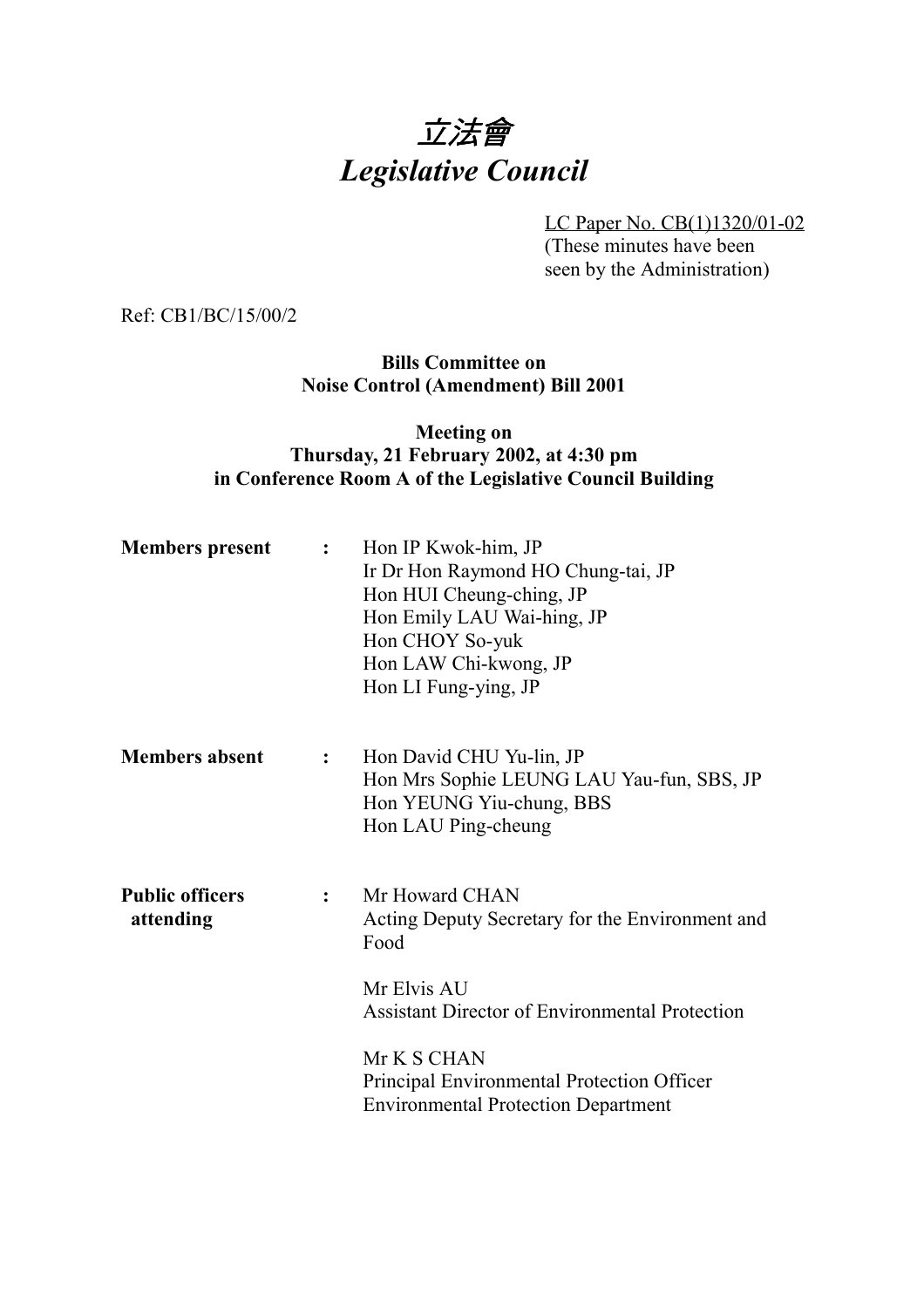| <b>Clerk in attendance</b> | $\ddot{\cdot}$ | Miss Polly YEUNG<br>Chief Assistant Secretary (1)3 |
|----------------------------|----------------|----------------------------------------------------|
| <b>Staff in attendance</b> | $\mathbf{L}$   | Mr LEE Yu-sung<br>Senior Assistant Legal Adviser 1 |
|                            |                | Miss Yvonne YU<br>Senior Assistant Secretary (1)4  |

#### **I. Election of Chairman**

Mr HUI Cheung-ching, the member who had the highest precedence in the Council among those members of the Bills Committee present, presided at the election of the Chairman of the Bills Committee.

2. Mr HUI Cheung-ching invited nominations for the chairmanship. Mr IP Kwok-him was nominated by Ms LI Fung-ying and seconded by Ms Emily LAU Wai-hing. Mr IP accepted the nomination. There being no other nomination, Mr IP was elected Chairman of the Bills Committee. Mr IP took the chair.

3. Members agreed that for the time being, it was not necessary to elect a Deputy Chairman.

#### **II. Meeting with the Administration**

| LC Paper No. CB(3)790/00-01        | - The Bill                                                                                                        |
|------------------------------------|-------------------------------------------------------------------------------------------------------------------|
| LC Paper No. $CB(1)1071/01-02(02)$ | - Marked-up copy of the Bill prepared<br>by the Legal Service Division                                            |
|                                    | - The Legislative Council Brief on the<br>Bill issued by the Environment and<br>Food Bureau in June 2001          |
| LC Paper No. $CB(1)1071/01-02(03)$ | - Paper provided by the Administration<br>in February 2002 supplementing the<br>Legislative Council Brief         |
| LC Paper No. LS133/00-01           | - The Legal Service Division Report on<br>the Bill dated 26 June 2001                                             |
| LC Paper No. $CB(1)1071/01-02(04)$ | - Letter dated 26 June 2001 from Senior<br>Assistant Legal Adviser 1 to the<br>Secretary for Environment and Food |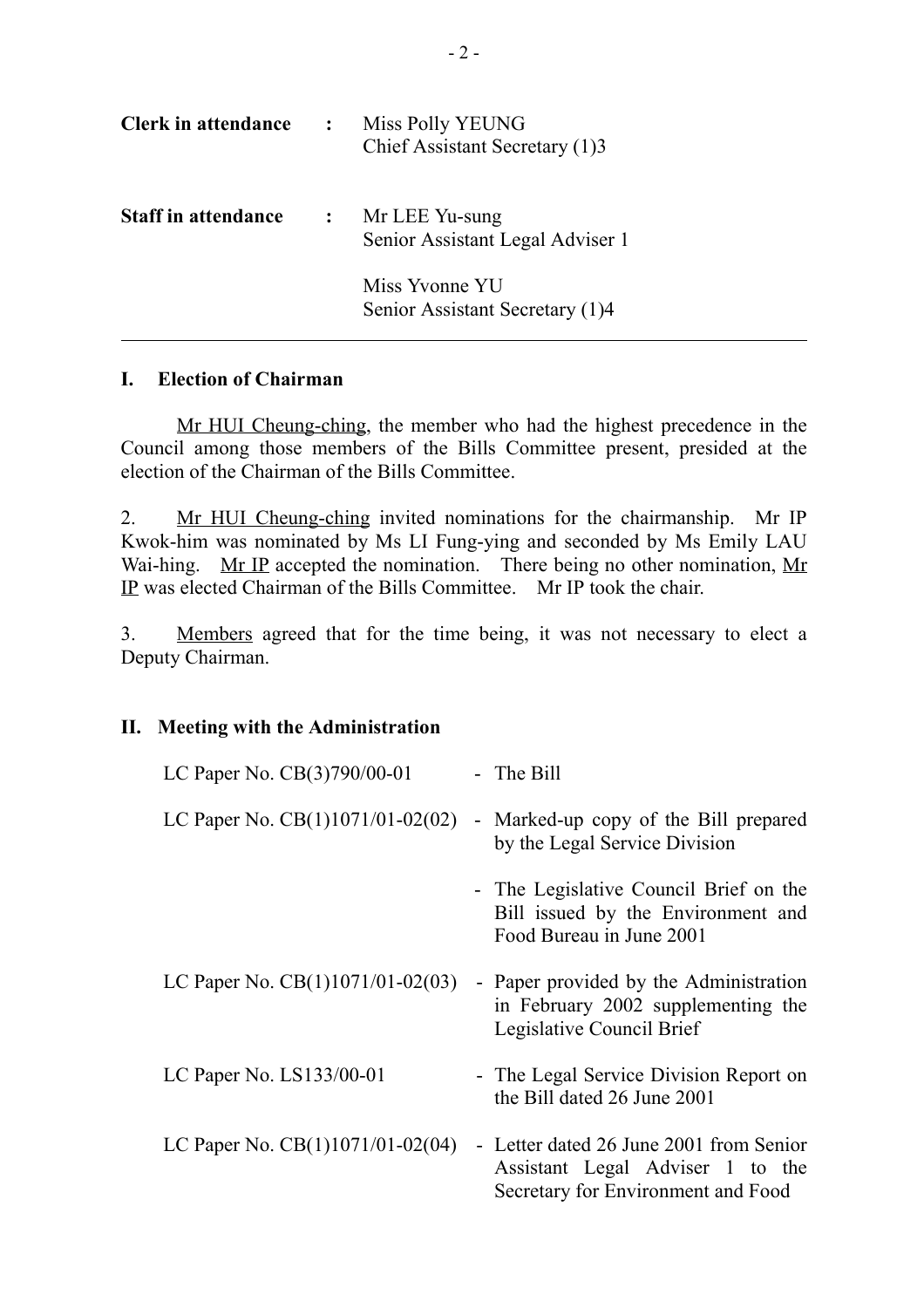| LC Paper No. $CB(1)1071/01-02(05)$ | - The Administration's response dated<br>28 June 2001 to Letter dated 26 June<br>2001 from Senior Assistant Legal<br>Adviser 1 to the Secretary for<br><b>Environment and Food</b> |
|------------------------------------|------------------------------------------------------------------------------------------------------------------------------------------------------------------------------------|
| LC Paper No. $CB(1)1148/00-01(03)$ | - Discussion paper provided by the<br>Administration for the meeting of the<br>Environmental Affairs Panel on 8<br>May 2001                                                        |
| LC Paper No. CB(1)1812/00-01       | - Extract of the minutes of the meeting<br>of Environmental Affairs Panel on 8<br>May 2001 (which was re-circulated<br>vide LC Paper No. CB(1)1139/01-02<br>on 22 February 2002)   |

4. The Committee deliberated (Index of proceedings attached at **Annex A**).

5. The Administration undertook to take the following actions to facilitate the work of the Committee:

- (a) Where appropriate, the Administration would provide details on prosecution and conviction cases involving breaches of the Noise Control Ordinance (NCO) (Cap. 400) during the three years between 1999 and 2001 (paragraph 4 of LC Paper No. CB(1)1071/01-02(03)). These included the names of the defendant companies, the dates of convictions, the nature of the offence and the level of fines imposed by the court.
- (b) Regarding some members' concern that the types of directors and officers listed under proposed section 28A was too vague with the effect that difficulty might arise in identifying the person to be held liable, the Administration advised that similar provisions imposing a personal liability on directors/officers were also found in other Ordinances. It would provide information on such existing legislative provisions for members' reference.
- (c) With reference to section 6(5) of the NCO which provided for a continuing offence, the Administration would clarify the existing enforcement practice and whether the Environmental Protection Department would prosecute a body corporate each day more than once in respect of a continuing contravention.
- (d) Having regard to a member's concern about the practicability of the Code of Practice and the extent to which it could assist bodies corporate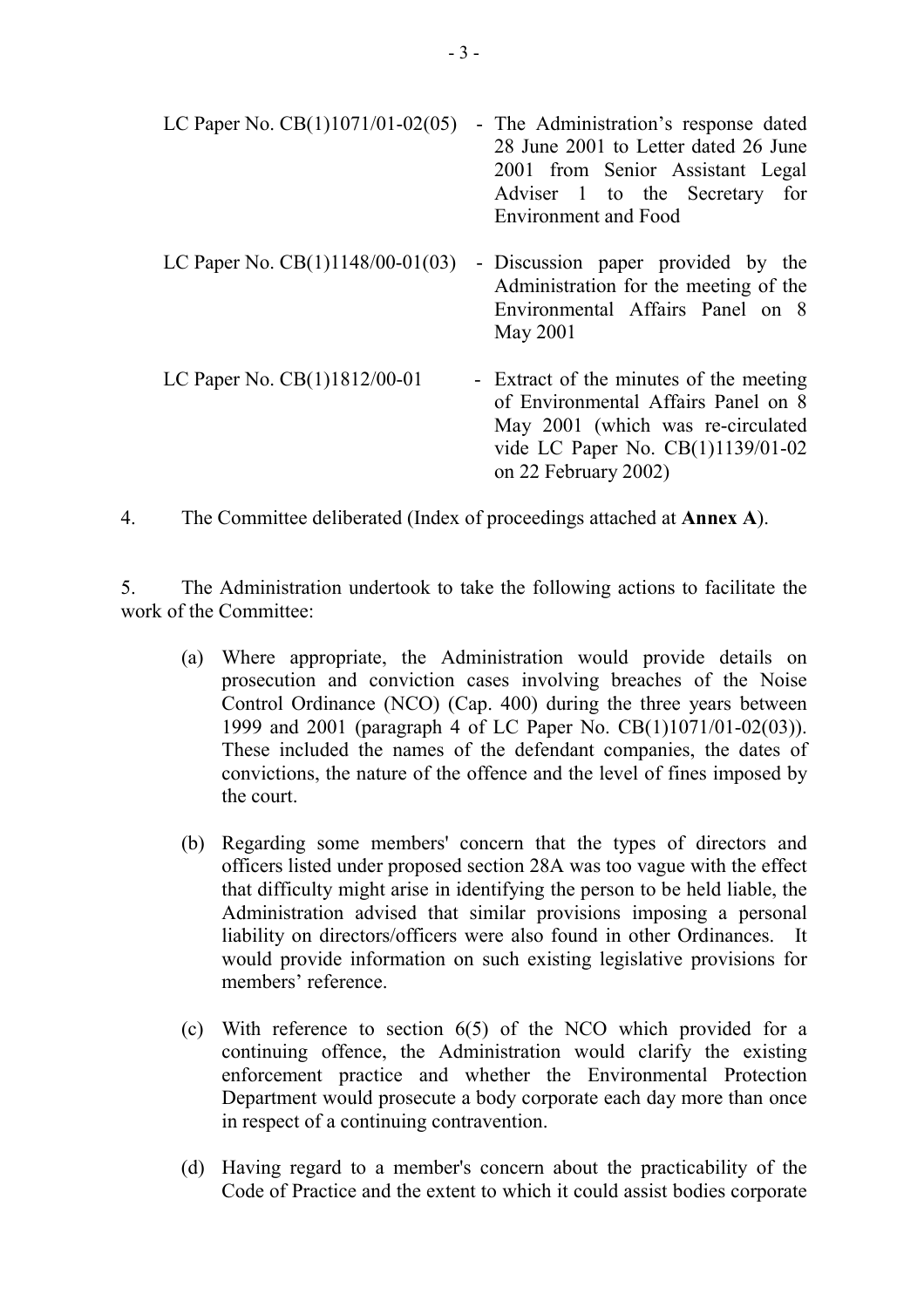to prevent violation of the NCO, the Administration undertook to consult the Environmental Affairs Panel before the Code of Practice was finalized.

#### **III. Any other business**

6. The Committee agreed to hold the next meeting on 22 March 2002 at 10:00 am to meet with deputations and the Administration.

7. There being no other business, the meeting ended at 5:45 pm.

Legislative Council Secretariat 16 March 2002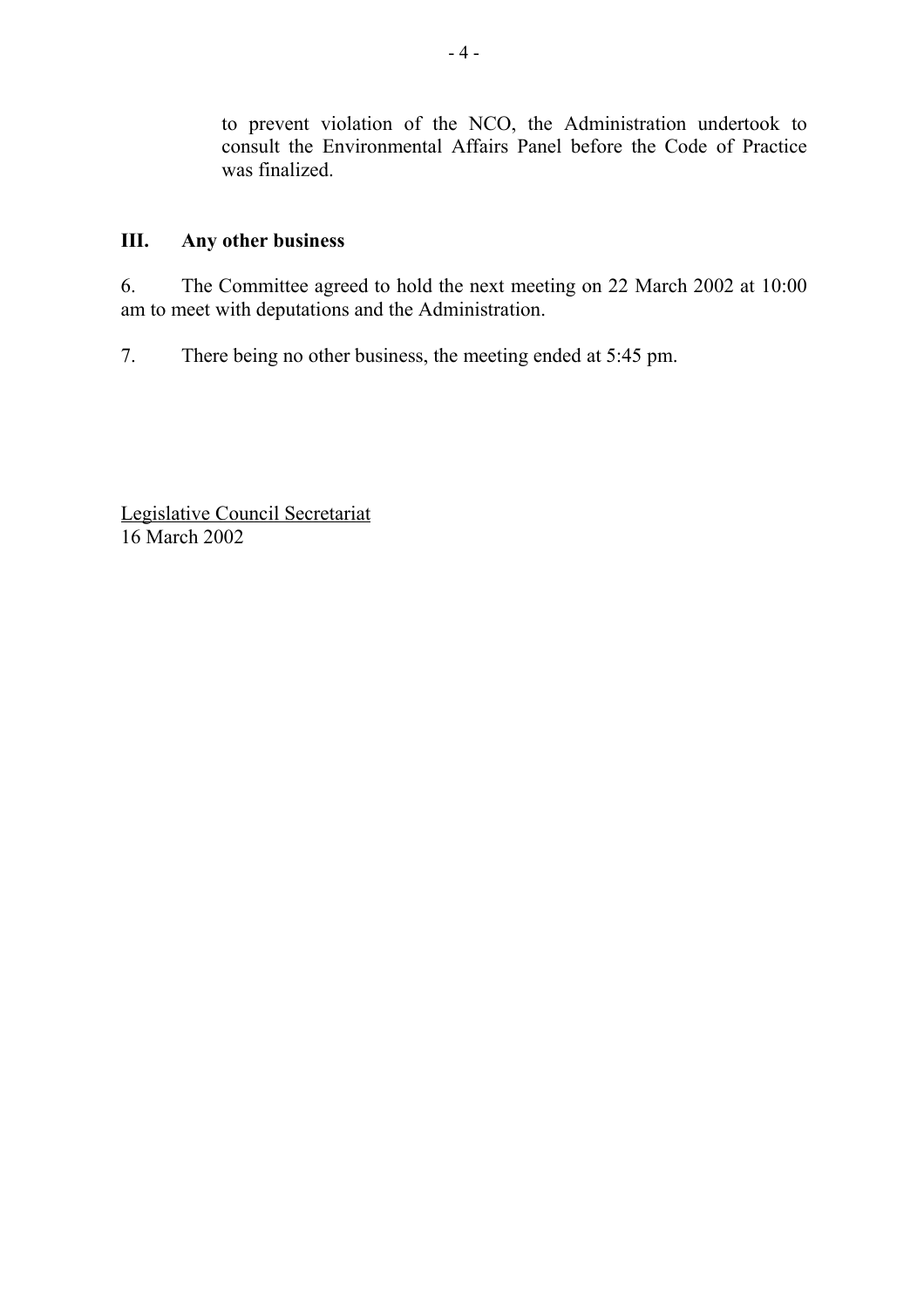### **Proceedings of the meeting of the Bills Committee on Noise Control (Amendment) Bill 2001**

## **on Thursday, 21 February 2002, at 4:30 pm in Conference Room A of the Legislative Council Building**

| <b>Time</b>                  | <b>Speaker</b>                                   |   | Subject(s)                                                            | <b>Action</b> |  |
|------------------------------|--------------------------------------------------|---|-----------------------------------------------------------------------|---------------|--|
|                              |                                                  |   |                                                                       | required      |  |
|                              | Agenda Item I - Election of Chairman             |   |                                                                       |               |  |
| 00000-000033                 | Mr HUI Cheung-ching/                             | – | Mr IP Kwok-him was elected                                            |               |  |
|                              | Ms LI Fung-ying/                                 |   | Chairman of the Bills Committee                                       |               |  |
|                              | Ms Emily LAU/                                    |   |                                                                       |               |  |
|                              | Mr IP Kwok-him                                   |   |                                                                       |               |  |
| 000119-000201 Chairman       | Agenda Item II - Meeting with the Administration |   |                                                                       |               |  |
| 000202-000525 Admin          |                                                  |   | Introductory remarks<br>of<br><b>Brief</b><br>introduction<br>the     |               |  |
|                              |                                                  |   | background and argument of the                                        |               |  |
|                              |                                                  |   | Bill (LC Paper No. CB(1)1071/01-                                      |               |  |
|                              |                                                  |   | 02(03)                                                                |               |  |
| 000526-000710 Chairman       |                                                  |   | Members agreed that the Bills                                         |               |  |
|                              |                                                  |   | Committee would meet<br>with                                          |               |  |
|                              |                                                  |   | deputations to receive their views                                    |               |  |
|                              |                                                  |   | on the Bill                                                           |               |  |
| 000711-000908   Ms Emily LAU |                                                  |   | Supported the Bill and enquired                                       |               |  |
|                              |                                                  |   | about the latest progress of the                                      |               |  |
|                              |                                                  |   | consultation                                                          |               |  |
|                              |                                                  |   | Requested the Administration to                                       |               |  |
|                              |                                                  |   | provide details on prosecution and                                    |               |  |
|                              |                                                  |   | conviction cases involving breaches<br>of the Noise Control Ordinance |               |  |
|                              |                                                  |   | (NCO) (Cap. 400) during the three                                     |               |  |
|                              |                                                  |   | years between 1999 and 2001                                           |               |  |
|                              |                                                  |   | including the<br>of<br>names<br>the                                   |               |  |
|                              |                                                  |   | defendant companies, the dates of                                     |               |  |
|                              |                                                  |   | convictions, the nature of the                                        |               |  |
|                              |                                                  |   | offence and the level of fines                                        |               |  |
|                              |                                                  |   | Asked why it was not feasible to                                      |               |  |
|                              |                                                  |   | increase the maximum fine levels                                      |               |  |
|                              |                                                  |   | for noise control offences<br>to                                      |               |  |
|                              |                                                  |   | enhance deterrent effect                                              |               |  |
| 000909-001320 Admin          |                                                  |   | Commercial and industrial sectors                                     |               |  |
|                              |                                                  |   | agreed to the Bill in principle but                                   |               |  |
|                              |                                                  |   | construction<br>trade<br>the<br>still                                 |               |  |
|                              |                                                  |   | expressed reservation                                                 |               |  |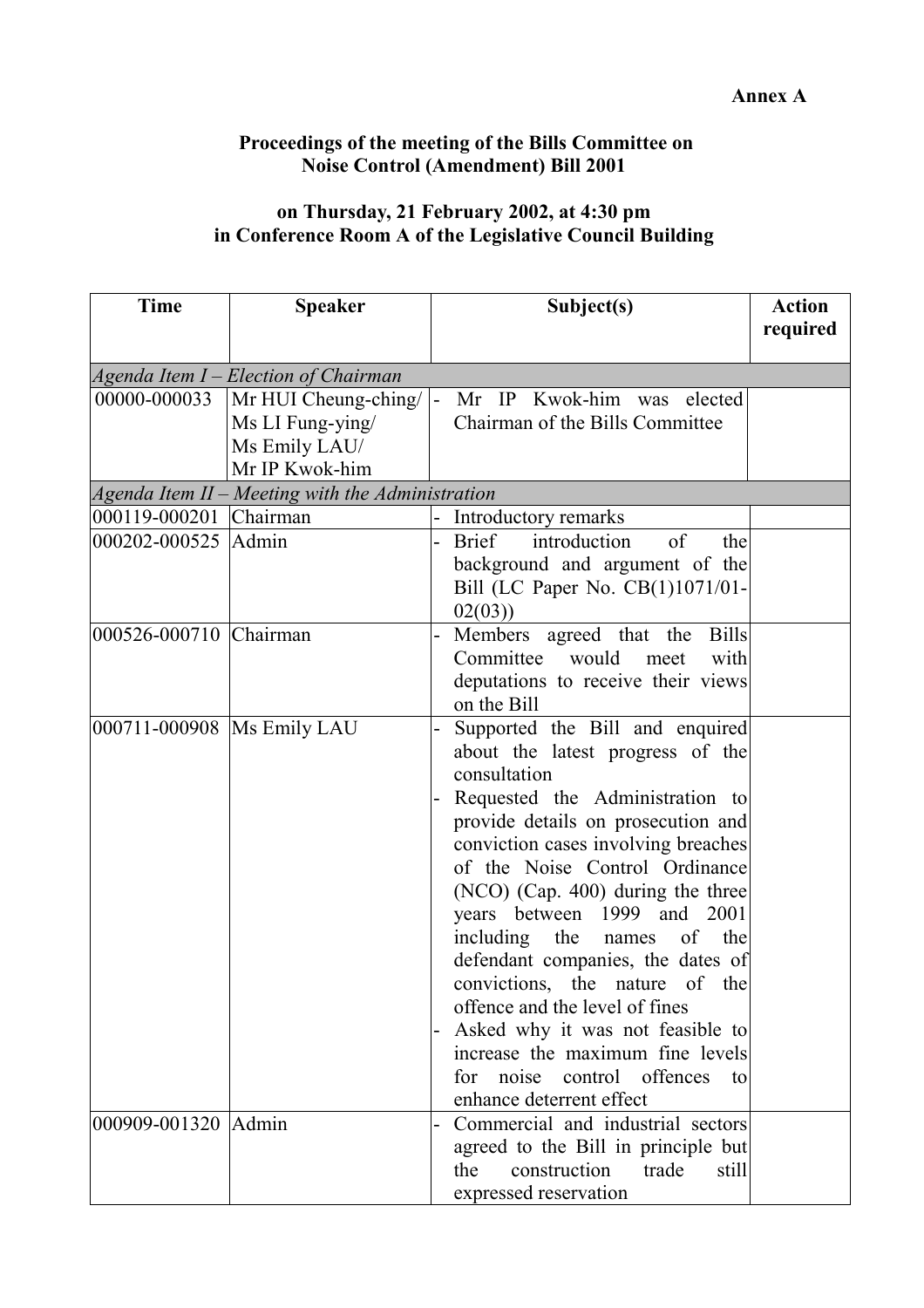| Time                         | <b>Speaker</b>                      | Subject(s)                                                                                                                                                                                                                                                                                                                                                                                     | <b>Action</b><br>required |
|------------------------------|-------------------------------------|------------------------------------------------------------------------------------------------------------------------------------------------------------------------------------------------------------------------------------------------------------------------------------------------------------------------------------------------------------------------------------------------|---------------------------|
|                              |                                     | Kong<br>Construction<br>Hong<br>Association (HSCA)<br>agreed<br>in<br>principle to the formulation of<br>codes of practice                                                                                                                                                                                                                                                                     |                           |
|                              |                                     | Agreed to provide, where<br>appropriate, details of conviction<br>cases as requested by Ms Emily<br>LAU<br>Explained why it was not feasible<br>to increase the maximum penalty as<br>corporate<br>management<br>some<br>continued to give little regard due                                                                                                                                   | Admin                     |
| 001321-001346   Ms Emily LAU |                                     | to a lack of personal liability<br>The Administration's position on<br>views/reservation<br>the<br>of<br>the<br>construction trade                                                                                                                                                                                                                                                             |                           |
| 001347-001606 Admin          |                                     | Addressing HKCA's concerns, a<br>provision was added to the Bill to<br>provide for a warning system<br>The Administration did not agree<br>to HKCA's suggestion to provide a<br>time limit of one year for the<br>warning system<br>Criminal records, rather than the<br>fine levels, would provide more<br>and<br>make<br>deterrence<br>the<br>corporate management personally<br>accountable |                           |
|                              | 001607-001712   Mr HUI Cheung-ching | Number and nature of companies<br>$\blacksquare$<br>which<br>had<br>repeatedly<br>been<br>convicted of noise offences                                                                                                                                                                                                                                                                          |                           |
| 001713-001935 Admin          | 001936-001956   Mr HUI Cheung-ching | ditto -<br>Application procedures for noise<br>permit for the construction trade                                                                                                                                                                                                                                                                                                               |                           |
| 001957-002058 Admin          |                                     | User-friendly procedures were in<br>place                                                                                                                                                                                                                                                                                                                                                      |                           |
|                              | 002059-002254   Ms LI Fung-ying     | Requested the Administration to<br>provide information<br>the<br>on<br>prosecutions, convictions<br>and<br>penalty levels of noise offence<br>cases<br>Sought clarification on the level of<br>directors and officers of the body<br>corporate to be held personally<br>liable under proposed section 28A                                                                                      |                           |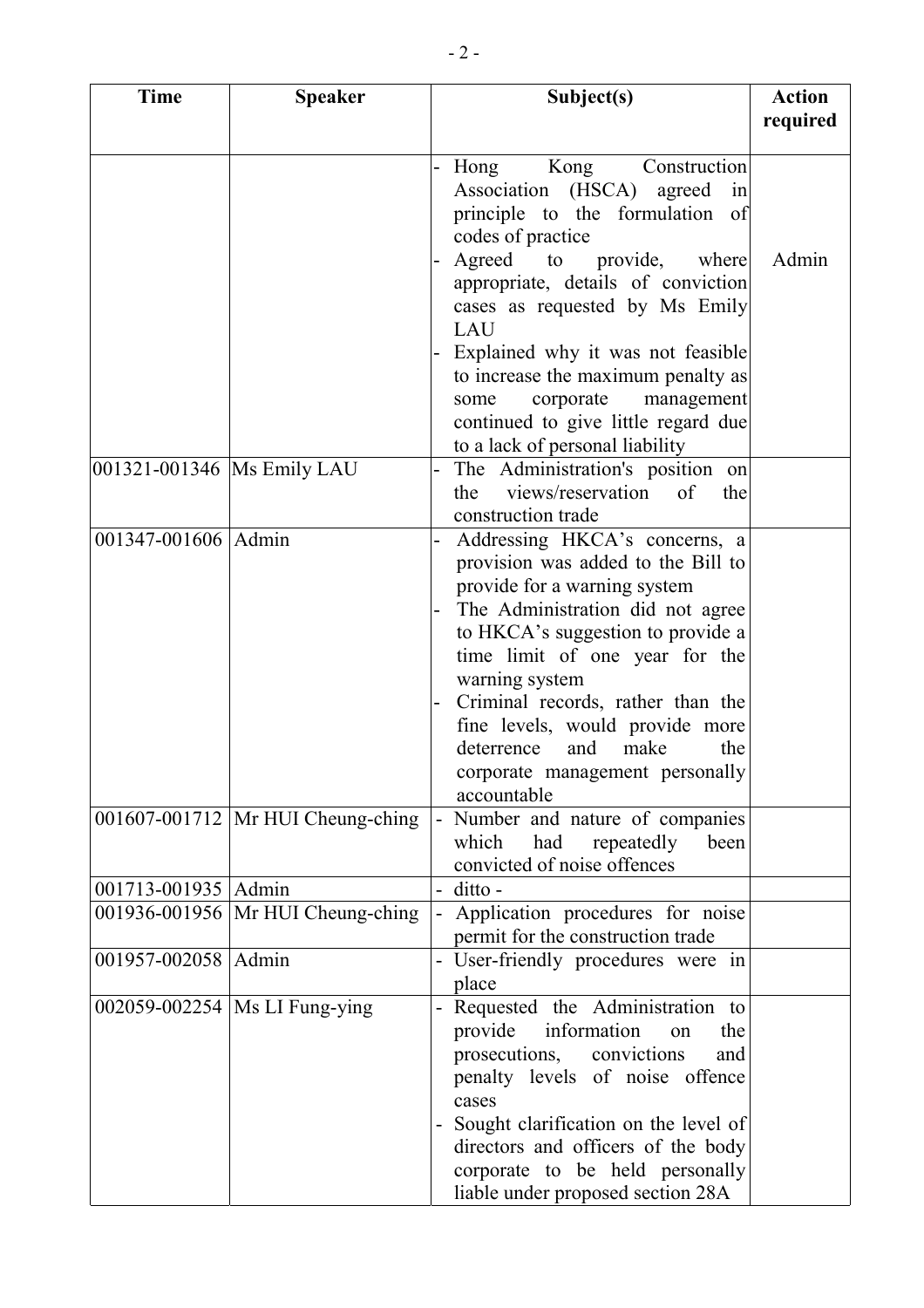| <b>Time</b>            | <b>Speaker</b>                  | Subject(s)                           | <b>Action</b> |
|------------------------|---------------------------------|--------------------------------------|---------------|
|                        |                                 |                                      | required      |
|                        |                                 |                                      |               |
| 002255-002610 Admin    |                                 | Undertook to provide information     | Admin         |
|                        |                                 | as requested by Ms LI Fung-ying      |               |
|                        |                                 | The intent was to hold persons of    |               |
|                        |                                 | the body corporate vested with       |               |
|                        |                                 | decision making powers liable        |               |
|                        | 002611-002713   Ms LI Fung-ying | Considered that the definition of    |               |
|                        |                                 | the four types of persons who        |               |
|                        |                                 | would be held liable<br>under        |               |
|                        |                                 | proposed section 28A was too         |               |
|                        |                                 | vague                                |               |
| 002714-002818 Admin    |                                 | Undertook to provide information     | Admin         |
|                        |                                 | on similar provisions found in other |               |
|                        |                                 | Ordinances                           |               |
| 002819-002822 Chairman |                                 | Staff not involved in corporate      |               |
|                        |                                 | decision-making should not be        |               |
|                        |                                 | caught under the Bill                |               |
|                        | 002823-003117   Ms CHOY So-yuk  | Feasibility of exempting voluntary   |               |
|                        |                                 | organizations from the definition of |               |
|                        |                                 | "body corporate"                     |               |
|                        |                                 | Feasibility of making the codes of   |               |
|                        |                                 | practice subsidiary legislation      |               |
| 003118-003645   Admin  |                                 | Existing enforcement of NCO in       |               |
|                        |                                 | respect of construction noise and    |               |
|                        |                                 | other types of noise                 |               |
|                        |                                 |                                      |               |
|                        |                                 | Owners' Corporation would<br>be      |               |
|                        |                                 | exempted                             |               |
|                        | 003646-003900   Ms CHOY So-yuk  | Feasibility of making codes of       |               |
|                        |                                 | practice subsidiary legislation      |               |
|                        |                                 | Feasibility of providing a validity  |               |
|                        |                                 | period for the written warning so    |               |
|                        |                                 | that bodies corporate could be       |               |
|                        |                                 | given a second chance of warning     |               |
|                        |                                 | after the expiry of the specified    |               |
|                        |                                 | period, such as five years           |               |
| 003901-004231   Admin  |                                 | Unlike a Technical Memorandum,       |               |
|                        |                                 | codes of practice would provide      |               |
|                        |                                 | guiding reference for the trade and  |               |
|                        |                                 | would not be made subsidiary         |               |
|                        |                                 | legislation                          |               |
|                        |                                 | Setting a time limit for the warning |               |
|                        |                                 | system would weaken the deterrent    |               |
|                        |                                 | effect significantly                 |               |
| 004232-004247 Chairman |                                 | Requested the Administration to      |               |
|                        |                                 | consult the relevant LegCo Panel on  |               |
|                        |                                 | the codes of practice                |               |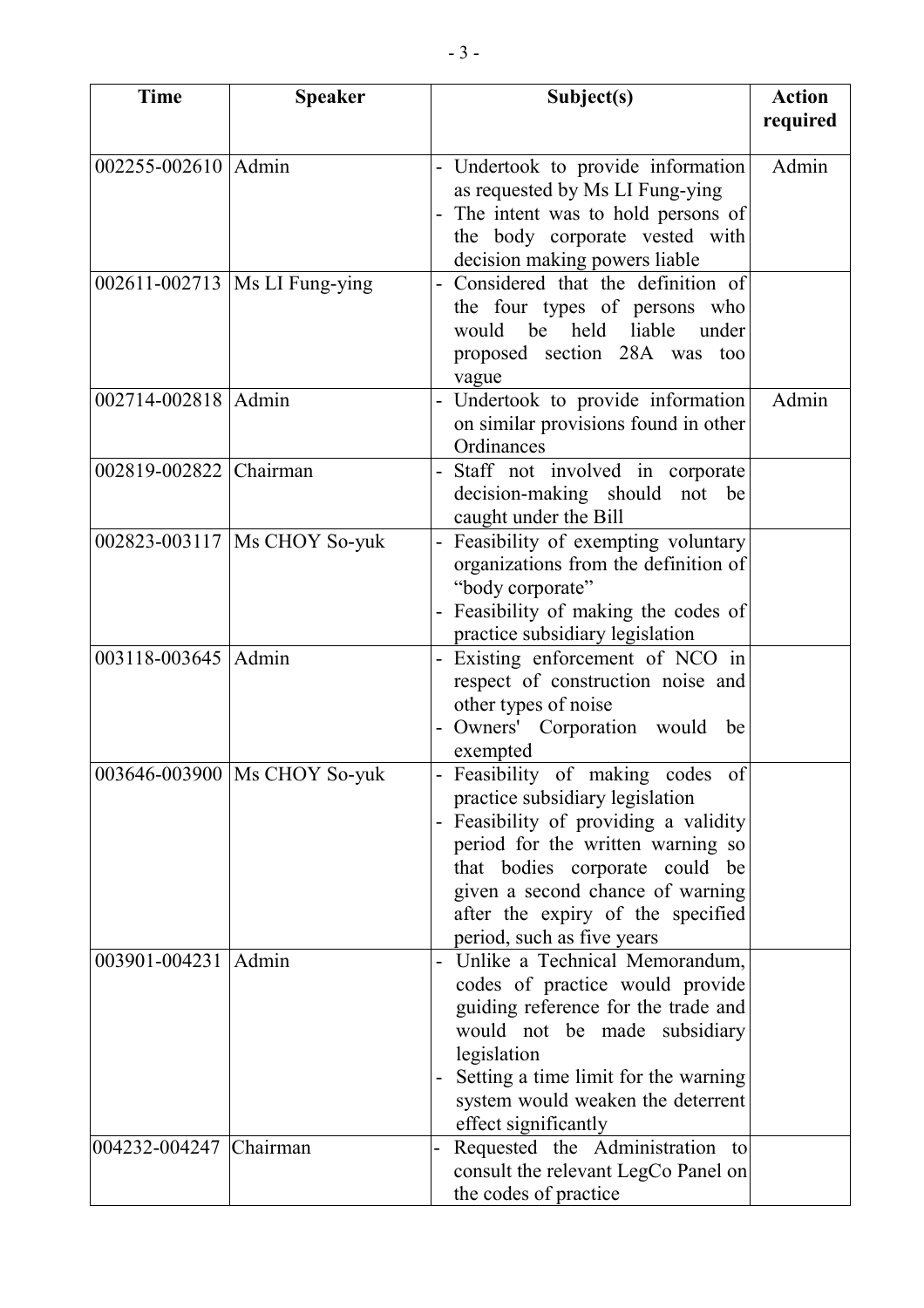| <b>Time</b>                  | <b>Speaker</b> | Subject(s)                                                            | <b>Action</b> |
|------------------------------|----------------|-----------------------------------------------------------------------|---------------|
|                              |                |                                                                       | required      |
| 004248-004330 Admin          |                | Agreed<br>to consult<br>thel                                          | Admin         |
|                              |                | Environmental Affairs Panel before                                    |               |
|                              |                | finalizing the codes of practice                                      |               |
| 004331-004416 Chairman       |                | Defence for a director or officer                                     |               |
|                              |                | charged to prove that he had taken                                    |               |
|                              |                | reasonable precautions<br>and                                         |               |
|                              |                | exercised due diligence to prevent                                    |               |
|                              |                | the commission of the offences                                        |               |
| 004417-004512 Admin          |                | ditto -                                                               |               |
| 004513-004806   Ms Emily LAU |                | Past discussion on the Bill (Note:                                    |               |
|                              |                | relevant minutes<br>of the<br>the                                     |               |
|                              |                | Environmental Affairs<br>Panel                                        |               |
|                              |                | meeting held on 8 May 2001 was                                        |               |
|                              |                | re-circulated vide LC Paper No.                                       |               |
|                              |                | $CB(1)1139/01-02$ on 22 February                                      |               |
|                              |                | 2002 for members' reference)                                          |               |
|                              |                | Shared Ms LI Fung-ying's concern                                      |               |
|                              |                | about identifying the right senior                                    |               |
|                              |                | management staff to be held                                           |               |
|                              |                | personally liable                                                     |               |
| 004807-005000 Admin          |                | Continuing offence<br>Existing section $6(5)$ of NCO                  |               |
|                              |                | provided for penalty for<br>a                                         |               |
|                              |                | continuing offence                                                    |               |
| 005001-005018 Chairman/      |                | Number of prosecutions that could                                     |               |
|                              | Ms Emily LAU   | be initiated by the Environmental                                     |               |
|                              |                | Protection Department (EPD) each                                      |               |
|                              |                | day by virtue of section $6(5)$ of                                    |               |
|                              |                | <b>NCO</b>                                                            |               |
| 005019-005102 Admin/         |                | ditto -                                                               |               |
|                              | Ms Emily LAU/  |                                                                       |               |
|                              | Chairman       |                                                                       |               |
| 005103-005118                | SALA1          | Daily fine of \$20,000 each day                                       |               |
|                              |                | while the offence continued                                           |               |
| 005119-005125   Ms Emily LAU |                | ditto -                                                               |               |
| 005126-005228 Admin          |                | ditto -                                                               |               |
| 005229-005257 Chairman       |                | With reference to section $6(5)$ of                                   | Admin         |
|                              |                | the NCO, the Administration was                                       |               |
|                              |                | requested to clarify the existing<br>enforcement practice and whether |               |
|                              |                | the EPD would prosecute a body                                        |               |
|                              |                | corporate each day more than once                                     |               |
|                              |                | of a continuing<br>respect<br>in                                      |               |
|                              |                | contravention                                                         |               |
|                              |                |                                                                       |               |